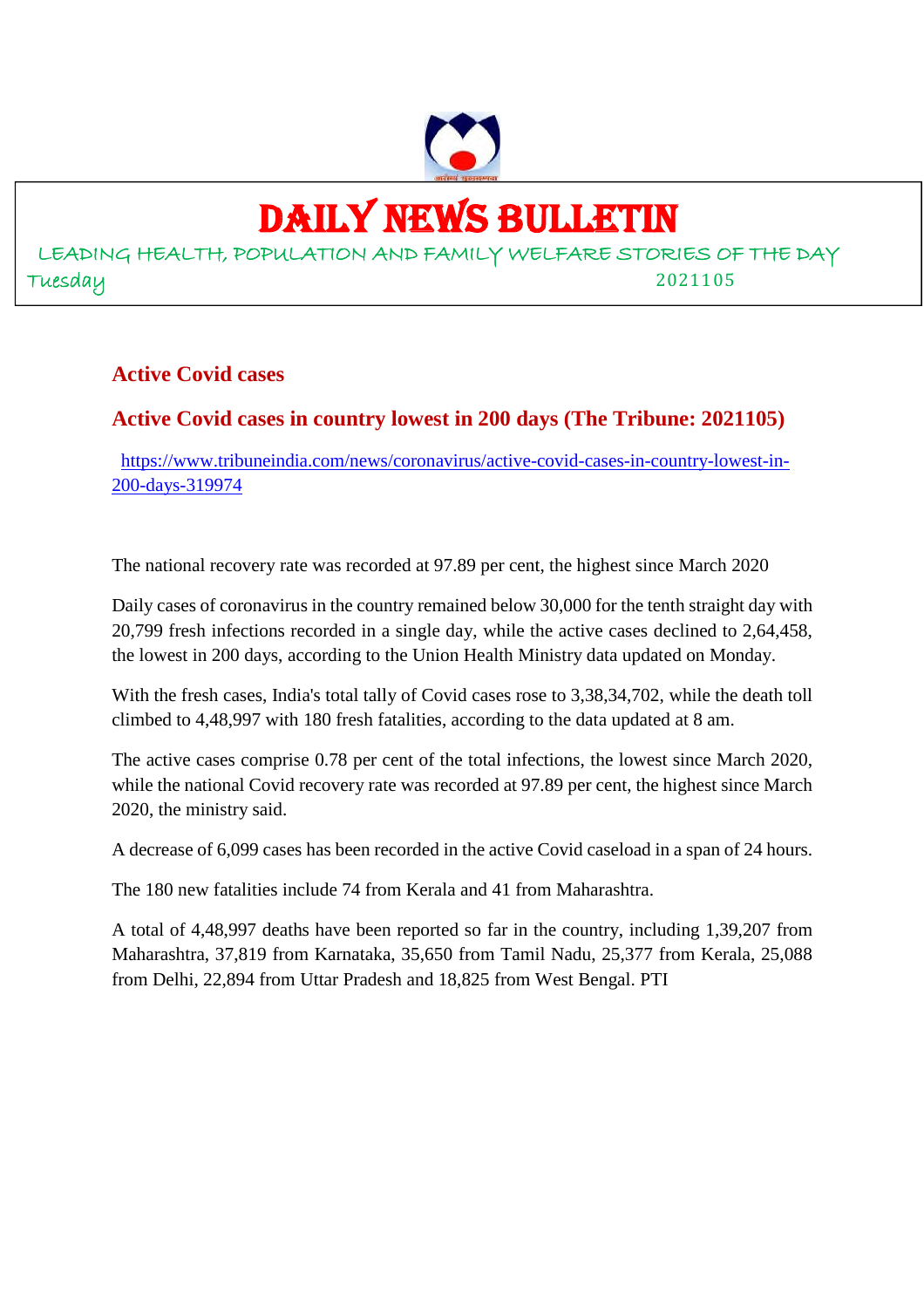## **Vsaccine**

# **Needleless three-dose Zydus vaccine priced at Rs 1,900; govt still negotiating (The Tribune: 2021105)**

https://www.tribuneindia.com/news/coronavirus/needleless-three-dose-zydus-vaccine-pricedat-rs-1-900-govt-still-negotiating-319774

Needleless three-dose Zydus vaccine priced at Rs 1,900; govt still negotiating

Zydus Cadila is learnt to have proposed a price of Rs 1,900 for its three-dose vaccine ZyCov-D that can be given to those above 12 years of age even as the Centre is negotiating with the pharma company to bring down the rate. Photo for representation only.

Zydus Cadila is learnt to have proposed a price of Rs 1,900 for its three-dose vaccine ZyCov-D that can be given to those above 12 years of age even as the Centre is negotiating with the pharma company to bring down the rate.

A final decision on the price of the indigenously developed and world's first DNA-based needle-free Covid-19 vaccine was likely to be taken this week, sources said. The government had on Thursday said the vaccine would be introduced in the nationwide anti-Covid vaccination drive shortly.

"The company has proposed a price of Rs 1,900 (inclusive of taxes) for its three-dose jab. Negotiations are on. The company has been asked to reconsider all the aspects regarding the cost of the vaccine. A final decision on the price is likely to be taken this week," a source said. Another source said the ZyCoV-D had to be differently priced than Covaxin and Covishield as, apart from being a three-dose vaccine, there was a needle-free jet injector used for administering the vaccine that costs Rs 30,000. That jet injector can be used for administering around 20,000 doses. The vaccine is to be given on days zero, 28 and 56.

Sources said around three rounds of meetings had taken place so far between the Centre and the company, the last one on Thursday.

The Health Ministry is also waiting for recommendations from the National Technical Advisory Group on Immunisation (NTAGI) for introducing ZyCoV-D in the inoculation drive and prioritising beneficiaries focusing on those aged 12-18 years with comorbidities.

The NTAGI will provide the protocol and framework for the introduction of this vaccine, an official source said.

Union Health Secretary Rajesh Bhushan said the government was in conversation with the manufacturers. "Since this is a three-dose vaccine and comes with a needleless delivery system, it would have a differential pricing than the existing vaccines being used in the Covid vaccination programme," he said.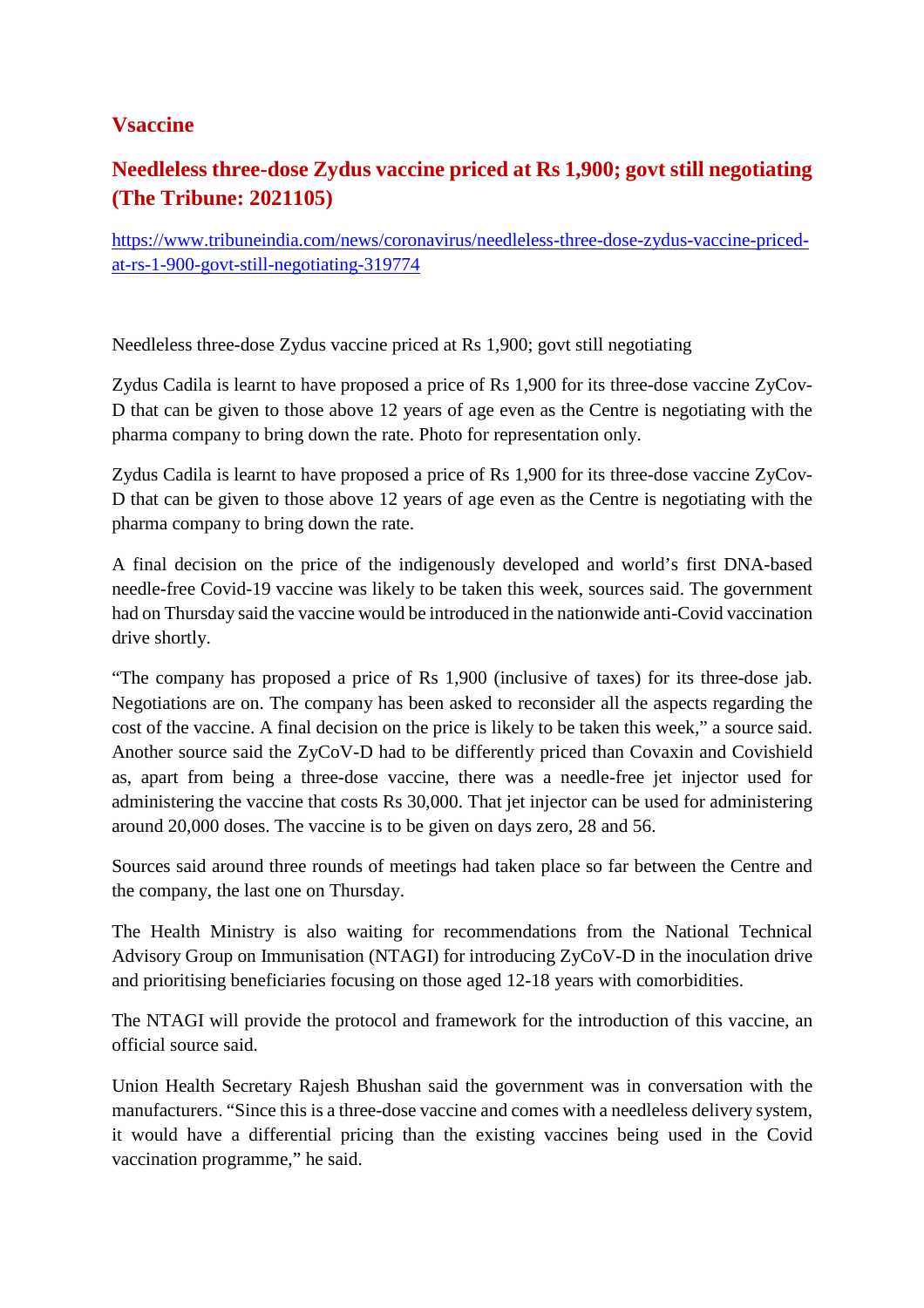#### **Heart inflammation rates higher after Moderna Covid-19 vaccine**

# **Heart inflammation rates higher after Moderna Covid-19 vaccine: Canada data(The Tribune: 2021105)**

https://www.tribuneindia.com/news/coronavirus/heart-inflammation-rates-higher-aftermoderna-covid-19-vaccine-canada-data-319167

The data also indicates heart inflammation occurs more often in adolescents and adults under 30 years of age, and more often in males

Heart inflammation rates higher after Moderna Covid-19 vaccine: Canada data

Photo for representational purpose only. iStock

Canadian health officials said on Friday data suggests reported cases of rare heart inflammation were relatively higher after Moderna's COVID-19 vaccine compared with the Pfizer/BioNTech shots .

The data also indicated heart inflammation occurs more often in adolescents and adults under 30 years of age, and more often in males.

The statement from the Public Health Agency of Canada said majority of the affected individuals experienced relatively mild illness and recovered qu

The risk of cardiac complications, including heart inflammation, has been shown to be substantially increased following COVID-19 infections, with the risks higher after the infection than after vaccination, according to the statement.

The benefits of mRNA shots in preventing COVID-19 continue to outweigh the risks, regulators in the United States, EU and the World Health Organization have said. Reuters

#### **Nobel in medicine**

#### **Discovery of touch, temperature receptors gets Nobel in medicine (Hindustan Times: 2021105)**

**https://schoolepaper.hindustantimes.com/Home/ArticleView**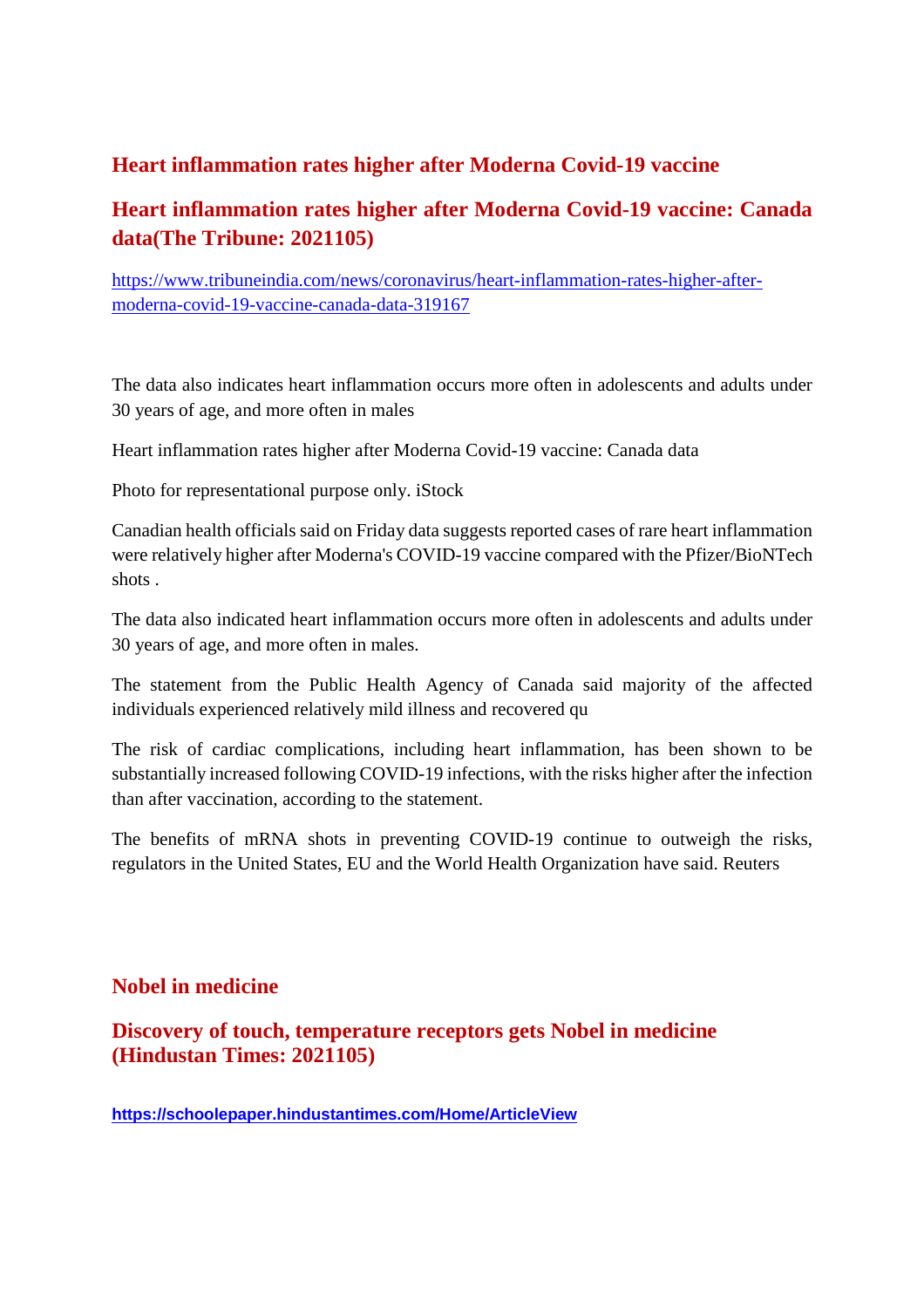

David Julius, left, and Ardem Patapoutian are the winners of the 2021 Nobel Prize in Medicine. Their work focused on the field of somatosensation, that is the ability of specialized organs such as eyes, ears and skin to see, hear and feel. REUTERS

#### **Associated Press**

STOCKHOLM : Two US-based scientists were awarded the Nobel Prize in physiology or medicine on Monday for their discovery of the receptors that allow humans to feel temperature and touch.

David Julius and Ardem Patapoutian focused their work on the field of somatosensation, that is the ability of specialised organs such as eyes, ears and skin to see, hear and feel.

"This really unlocks one of the secrets of nature," said Thomas Perlmann, secretary-general of the Nobel Committee, in announcing the winners.

"It's actually something that is crucial for our survival, so it's a very important and profound discovery." The committee said Julius, 65, used capsaicin, the active component in chili peppers, to identify the nerve sensors that allow the skin to respond to heat.

Patapoutian found separate pressure-sensitive sensors in cells that respond to mechanical stimulation, it said. The pair shared the prestigious Kavli Award for Neuroscience last year.

"Imagine that you're walking barefoot across a field on this summer's morning," said Patrik Ernfors of the Nobel Committee. "You can feel the warmth of the sun, the coolness of the morning dew, a caressing summer breeze and the fine texture of blades of grass underneath your feet. These impressions of temperature, touch and movement are feelings relying on somatosensation."

"Such information continuously flows from the skin and other deep tissues and connects us with the external and internal world. It is also essential for tasks that we perform effortlessly and without much thought," said Ernfors.

Perlmann said he managed to get hold of both of the winners before the announcement.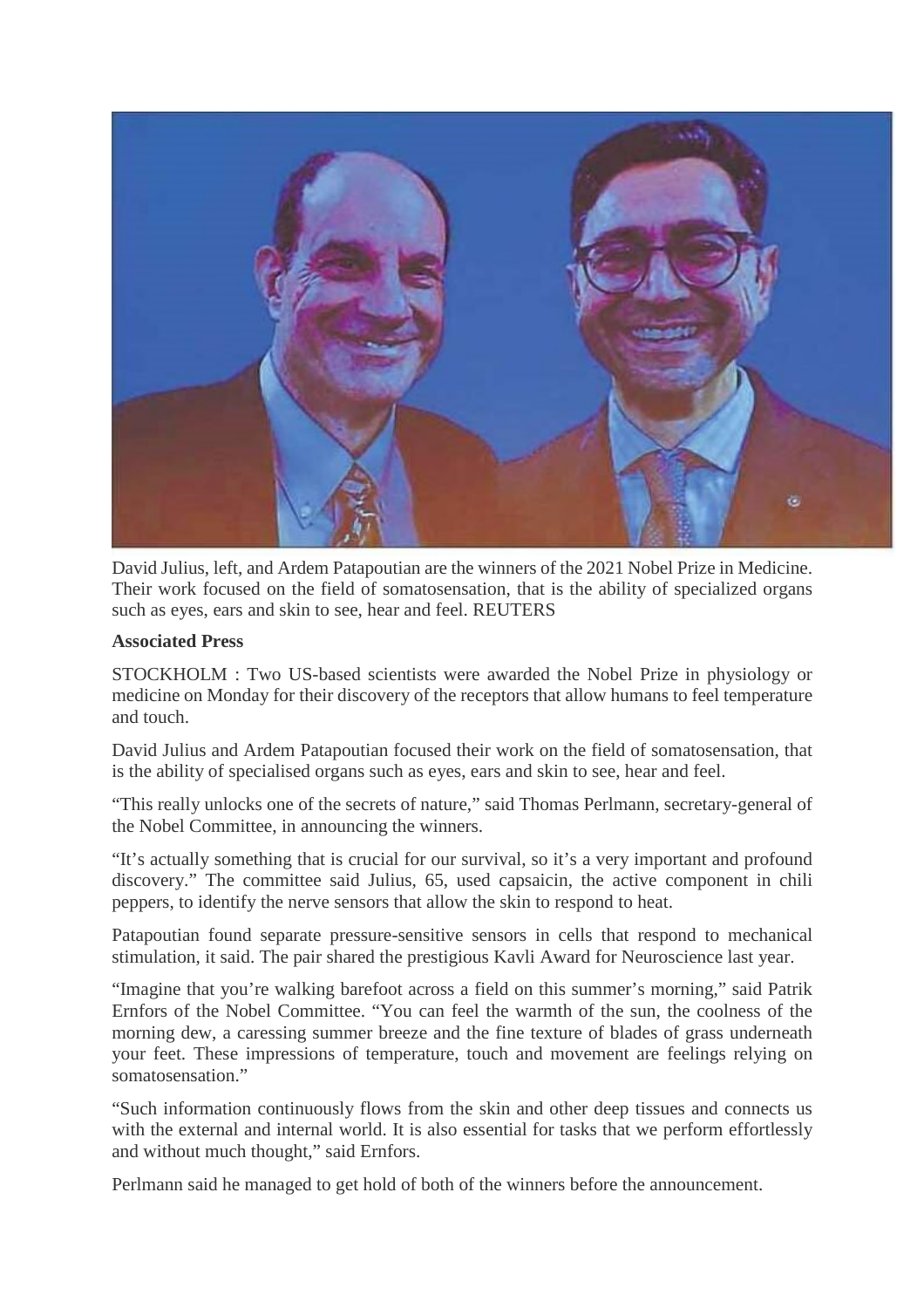"I (...) only had a few minutes to talk to them, but they were incredibly happy," he said. "And as far as I could tell they were very surprised and a little bit shocked, maybe." Last year's prize went to three scientists who discovered the liver-ravaging hepatitis C virus, a breakthrough that led to cures for the deadly disease and tests to keep the scourge from spreading though blood banks.

The prestigious award comes with a gold medal and 10 million Swedish kronor (over \$1.14 million). The prize money comes from a bequest left by the prize's creator, Swedish inventor Alfred Nobel, who died in 1895.

#### **Active Cases (The Asian Age: 2021105)**

http://onlineepaper.asianage.com/articledetailpage.aspx?id=15880607

# Covid: India sees 20,799 cases, active cases lowest in 200 days

#### **AGE CORRESPONDENT** NEW DELHI, OCT 4

Daily cases of coronavirus in India remained below 30,000 for the 10th straight day with 20,799 fresh infections recorded in a single day, while the active cases declined to 2,64,458, the lowest in 200 days. With the fresh cases, the country's total tally of Covid-19 cases rose to 3,38,34,702, while the death toll climbed to 4,48,997 with 180 fresh fatalities in the last 24 hours.

The new fatalities include 74 from Kerala and 41 from Maharashtra. Of the total deaths across the country, 1,39,207 are from Maharashtra, 37,819 from Karnataka, 35,650 from Tamil Nadu, 25,377 from<br>Kerala and 25,088 from Delhi, 22,894 from UP and 18,825 from West Bengal.

The active cases comprise 0.78 per cent of the total infections, the lowest since March 2020, while THE ACTIVE cases comprise 0.78 per cent of the total infections, the lowest since March 2020, while the national Covid-19 recovery rate was recorded at 97.89%, the highest since March 2020. There has been a decrease of 6,099 cases in the same time span.

the national Covid-19 recovery rate was recorded at 97.89 per cent, the highest since March 2020. There has been a decrease of 6,099 cases in the same time span.

According to the Union health ministry, 9,91,676 tests were conducted on Sunday taking the total cumulative tests conducted so far for detection of Covid-19 in the country to 57,42,52,400 The daily positivity rate, recorded at 2.10 per cent, has been less than three per cent for last 35 days. The weekly positivity recorded at 1.63 per

cent has been below three per cent for the last 101 days.

The ministry said that the number of people who have recuperated from the disease surged to 3,31, 21,247, while the case fatality rate was recorded at 1.33 per cent. It said that the cumulative doses administered in the country so far under the nationwide Covid-19 vaccination drive has exceeded 90.79 crore.

The country's coronavirus tally had crossed the 20-lakh mark on August 7, 2020, 30 lakh on August 23, 40 lakh on September 5 and 50 lakh on September 16. It went past 60 lakh on September 28, 70 lakh on October 11. crossed 80 lakh on October 29, 90 lakh on November 20 and surpassed the onecrore mark on December 19. India crossed the grim milestone of two crore on May 4 and three crore on June 23.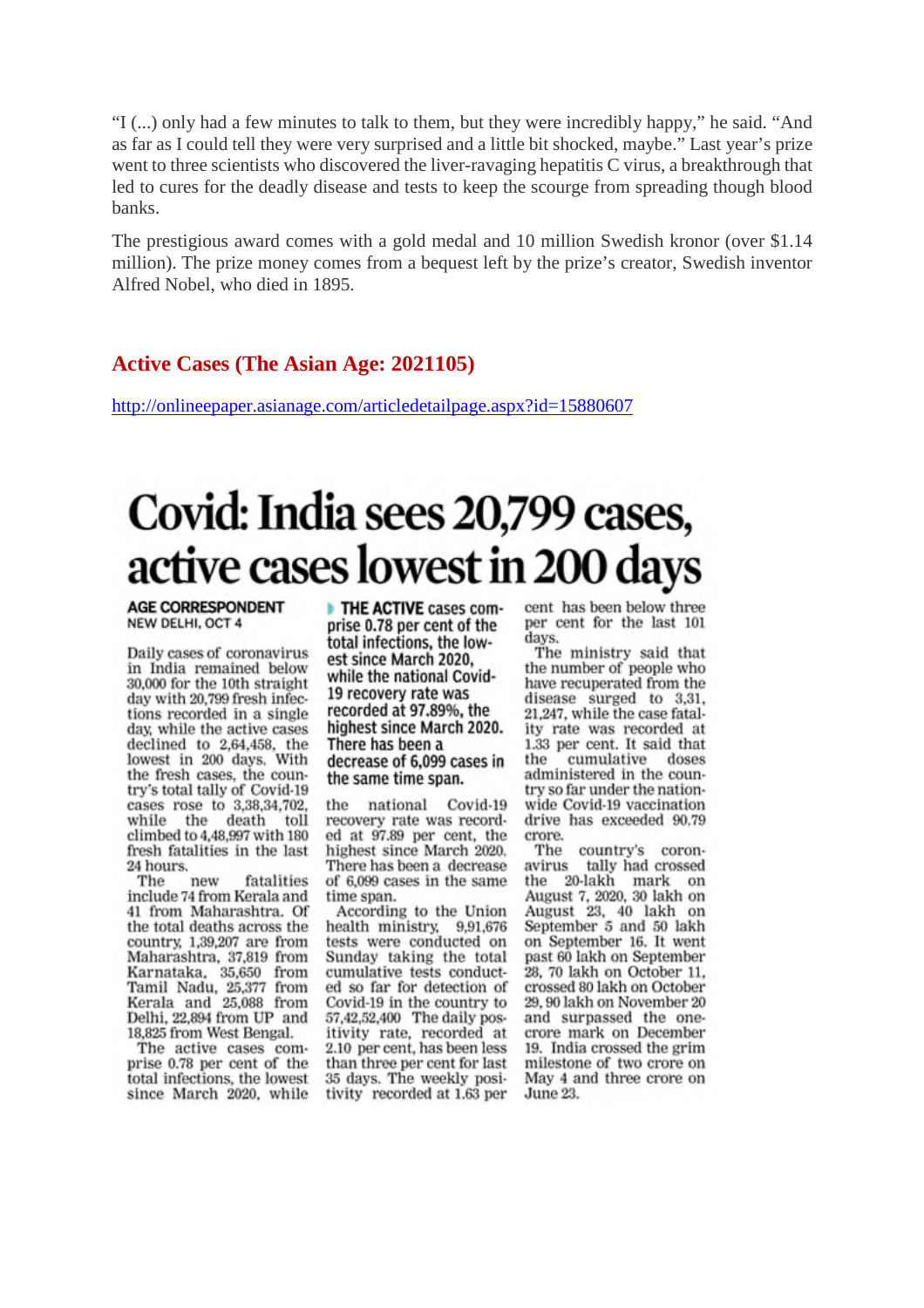#### **Post-recovery, many COVID-19 patients report breathlessness**

# **Post-recovery, many COVID-19 patients report breathlessness, rapid heartbeats or palpitations, says expert (The Hindu: 2021105)**

https://www.thehindu.com/sci-tech/health/covid-19-post-recovery-many-patients-reportbreathlessness-rapid-heartbeats-or-palpitations/article36803722.ece

"Post-COVID-19 infection, there is an increased tendency of clot-formation which can lead to heart attack and brain attack," says Dr. Rakesh Rai Sapra, director cardiology, QRG Hospital, Faridabad.

Pay attention to that "I am still feeling ill inside signal," say doctors. It is your body asking you to be careful, warns Rakesh Rai Sapra, director cardiology, QRG Hospital, Faridabad, who explained that after recovering from COVID-19 many patients still did not experience full recovery and complained about feeling exhausted following little physical activity.

"If patients continue to experience shortness of breath, rapid heartbeats, or palpitations they should immediately consult their doctor," he said.

"It's true that there has been a significant rise of patients post COVID-19 infection reporting breathlessness and rapid heartbeats or palpitations. Post-COVID-19 infection, there is an increased tendency of clot-formation which can lead to heart attack and brain attack [brain stroke]. Such patients are more prone to developing clots in their hands or legs which is primarily due to the illness. This tendency is not lifelong," Dr. Sapra said.

The doctor added that the tendency to form clots was at its maximum during illness and a period of two months afterwards.

"Besides, for patients with other illnesses like diabetes or kidney-related ailments, we undertake a test called D-dimer and if the results are significantly higher (2 to 3 times the normal range), blood thinners are prescribed. Because the lungs get involved in the COVID patients there is a compromise of oxygen in their body and the recovery takes time. We recommend such patients not to increase their physical activity once they have recovered from the illness but gradually increase their physical activity. Enhanced physical activity will lead to compromise of oxygen in the body leading to emergency situations," explained Dr. Sapra.

#### Cardiac deaths

He added that of late there had also been a spurt in sudden cardiac deaths among the youngsters and said that the primary reasons for this new trend affecting our productive age group were smoking, drug substance abuse, undue mental stress and unwanted physical activity.

"A sudden cardiac arrest happens after a heart attack when a clot disrupts the blood flow to the heart. The region where the heart does not receive blood supply starts behaving abnormally. The blood pressure drops down drastically and thus puts the person at risk of death. Smoking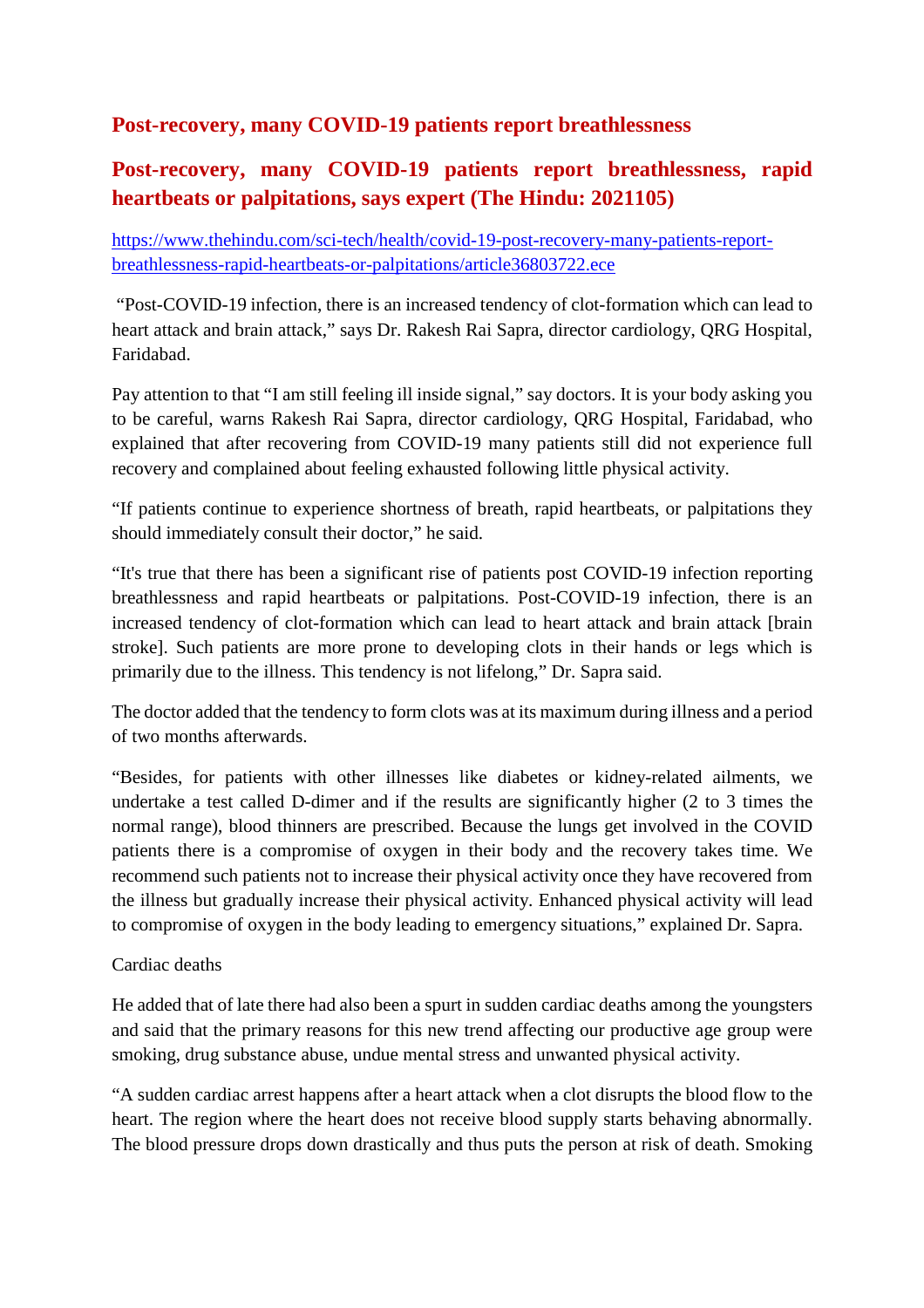leads to the development of plaque in the artery. If the plaque ruptures, the cholesterol gets exposed and develops clots and this leads to heart attack," he said.

The lungs are the organs most affected by COVID-19 and speaking about how the infection affects the inner surfaces of veins and arteries, Col. Vijay Dutta, senior consultant-Internal Medicine, Indian Spinal Injuries Centre, said that this process could cause blood vessel inflammation and hamper the functioning of the heart.

"Many people have developed cardiovascular diseases due to this and are going for a pacemaker implantation procedure. These complications have also led to swelling of heart muscles, leading to pump failure also. This is causing sudden death due to heart failure. In some cases, blood pressure is also getting dropped,'' he said.

Doctors say that due to cardiac failures, the need for heart replacement or transplant has come up. In many cases, where the heart is not working due to respiratory failure or crippled lung or heart, they are requiring pacemakers. The heart of many people has become so dysfunctional that it is working only 15-20%; such people are facing breathlessness leading to medical therapy failure, even at a young age.

"So, they are only left with a cardiac transplant option in order to survive. This problem is coming in every age group as COVID doesn't discriminate. COVID is affecting even newborns in the mother's womb or uterus and it remains with the newborns for a long time," he added while stating that cardiac deaths in COVID-19 patients were not uncommon and that it accounted for about 10-15% of deaths in people suffering from moderate to severe symptoms.

Rajpal Singh, director-Interventional Cardiology & Heart Failure, Fortis Hospitals, Bangaluru, said that mechanisms leading to sudden cardiac attacks in patients were speculated to occur because of thrombosis in the heart resulting in heart attacks and therefore heart rhythm abnormalities.

It could also be because of inflammation of the heart muscle, known as myocarditis, or due to pulmonary embolism, thrombosis in the arteries cutting off supply to the lungs. Following this, the recommendation of blood thinners is mandatory in patients with significant COVID-19 illnesses and/or in recovery from the same.

"It was initially believed that COVID illness is self-limiting and so is the cardiac damage but according to a few studies, up to 70% of COVID patients MRI's show long-term inflammation and scarring in the heart, predisposing people to sudden deaths either in the form of slower heart rhythms or faster heart rhythms (ventricular castellation). Therefore, it is advisable for COVID patients to see a cardiologist, have an echocardiogram, and get cardiac troponin and pro-BNP levels checked. A 24-hour call monitoring is also recommended. A holistic approach is needed for both acute as well as long-term cases," Dr. Singh said.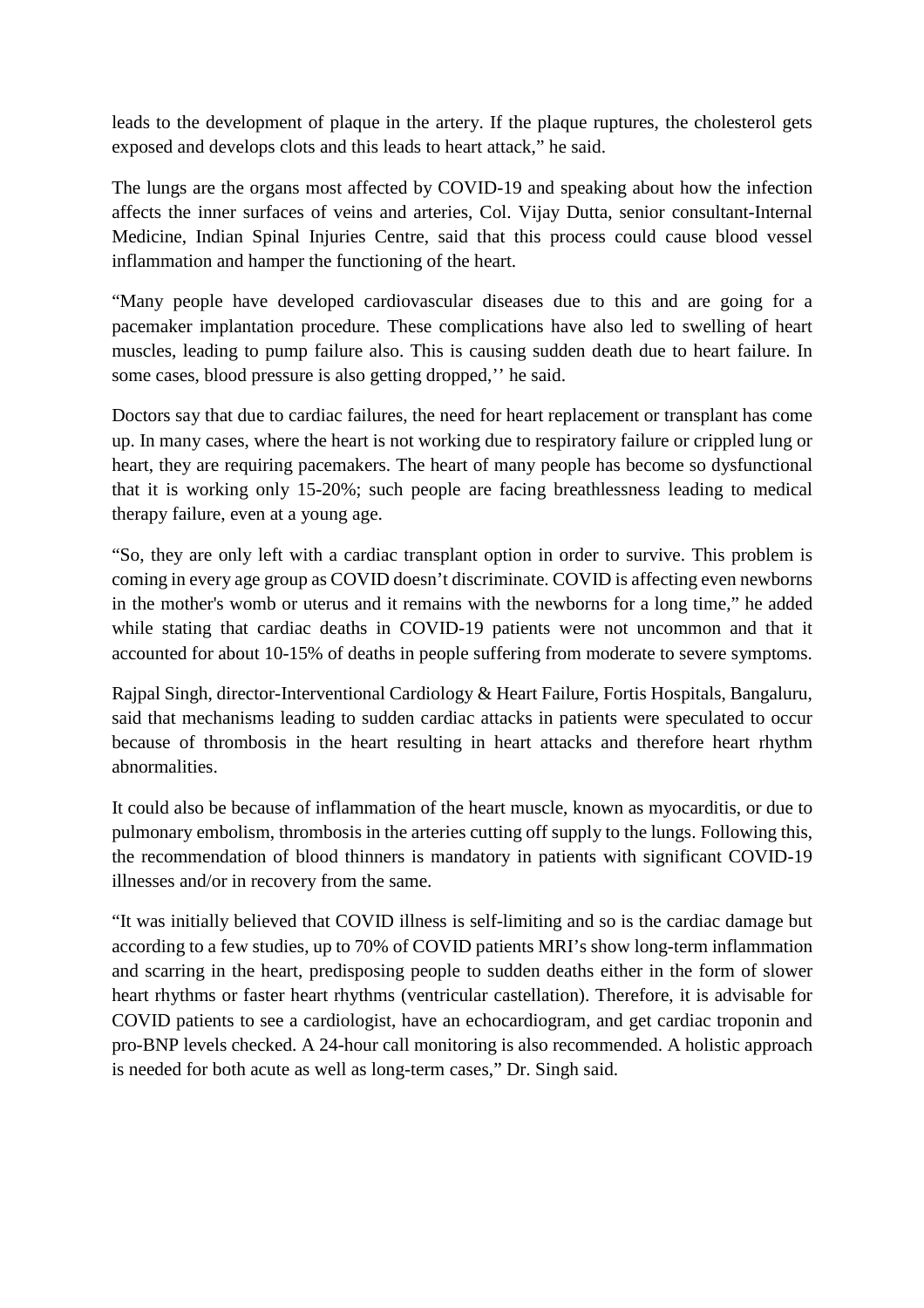He added that higher presence of conventional practices such as smoking, hypertension, diabetes etc, significantly increase the risks of sudden cardiac death and needed to be addressed in the same setting as well as the management as COVID-19 illness

#### **Gaming disorder**

#### **Gaming disorder increases during pandemic( The Hindu:2021105)**

https://www.thehindu.com/sci-tech/health/gaming-disorder-increases-duringpandemic/article36812568.ece

Psychiatrists are rooting for awareness programmes and digital fasting.

Dangers go beyond the monetary motivations of online gambling

Anand\*, a jovial extroverted 15-year-old in Bengaluru, got a personal smartphone for the first time last year when schools were closed due to the COVID-19 pandemic and online classes began. Within six months, he was on the phone for more than seven hours each day, not for classes but rather to binge on online games.

Worried about the sudden behaviour changes in their teenager — insomnia, withdrawal from social contacts, academic failure, and extreme anger and irritability — his parents took him to the National Institute of Mental Health and Neuro Sciences' aptly named SHUT clinic, which stands for the Service for Healthy Use of Technology. Their son was diagnosed with gaming addiction, a disorder that is quickly growing as the pandemic spurred an increased use of Internet devices

"We used to get maybe two-three cases a week. Now, we are seeing about 15 cases, almost all of whom are adolescents brought in by their parents. Our research shows that gaming addictions are present in adults as well, but they are not taking it seriously yet," said SHUT clinic coordinator Manoj Sharma, a clinical psychology Professor at NIMHANS.

According to the All India Gaming Federation, India's online gaming industry is expected to be worth ₹15,500 crore by 2023. A 2019 survey by the U.S.-based Limelight Networks found that India had the second largest number of gamers after South Korea, and while time spent online is still not as high as in other countries, it found that almost a quarter of adult Indian gamers had missed work while playing games.

The World Health Organization categorised gaming disorder as a mental health condition in 2018, but as the pandemic increased screen time across age groups, concerns have been growing. Last month, China limited gamers under 18 years to just three hours of online games per week, during specified times, and made the industry responsible for enforcing the restriction.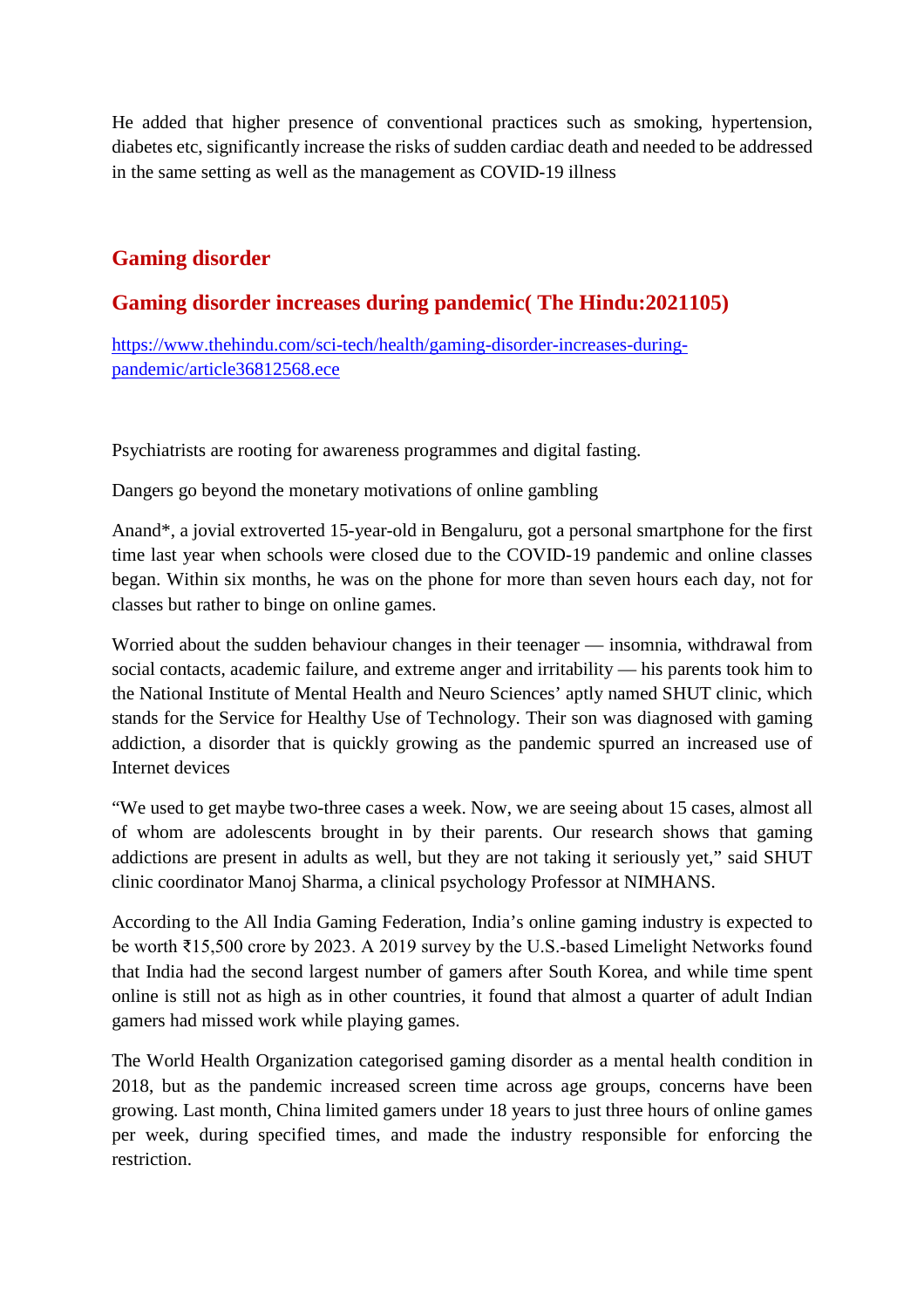Explained | Why and how China is drastically limiting online gaming for under 18s

In India, legal focus has been on recent laws in the southern States seeking to ban online games such as rummy, poker or even fantasy sports which offer prize money or financial stakes. Last week, the Kerala High Court quashed such a law in the State, accepting the industry's stance that, as games of skill rather than chance, they should not trigger bans on gambling. However, worried parents, psychiatrists and mental health advocates warn that the dangers go well beyond monetary motivations.

"We need to look at gaming addictions beyond the financial aspects of gambling. That is only one kind of harm. Ultimately, we have seen gaming addictions cause physical, social and emotional damages, impairing sleep, appetites, careers and social lives," says Samir Parikh, a psychiatrist who heads the mental health department at Fortis Healthcare.

NIMHANS' Dr Sharma and fellow researchers published a case study in the Industrial Psychiatry Journal last year illustrating the "pathways of migration from gaming to gambling". They found that a 14 year old addicted to online games without monetary rewards later became addicted to online poker with financial stakes in his early 20s. "Individuals who played more social casino games (online games where you do not either bet or win or lose real money) and won occasionally, usually developed a craving and urge for betting real money in the anticipation of winning," said the paper.

A Delhi-based NGO named the Distress Management Collective documented other ways in which online gaming could lead to financial distress. "For a poor family, even the money needed to recharge a mobile phone to feed a gaming addiction can bankrupt a family. We have found so many cases of young people who stole money, borrowed money, failed exams, even committed suicide because of this," said the NGO's head Deepa Joseph, who filed a PIL in the Delhi High Court in July, appealing for government policy to regulate the industry. "There is a big mafia behind online games, but they are making profits from the distress of young people," she added.

Psychiatrists recommend that as a bare minimum, statutory warnings and mandatory breaks should be enforced to prevent binge gaming. "Among those who are just beginning excessive use, enforcing breaks after a stipulated time will improve control and prevent bingeing. But among those already addicted, it may not help, as they will just log on a different platform or using a different user name," said Dr. Sharma. Media literacy in schools and digital fasting among families are also important steps to combat the disorder, he added.

#### **Severe disease**

#### **On vaccines for pre-teens, when severe disease is rare( The Hindu:2021105)**

https://www.thehindu.com/sci-tech/health/on-vaccines-for-pre-teens-when-severe-disease-israre/article36794738.ece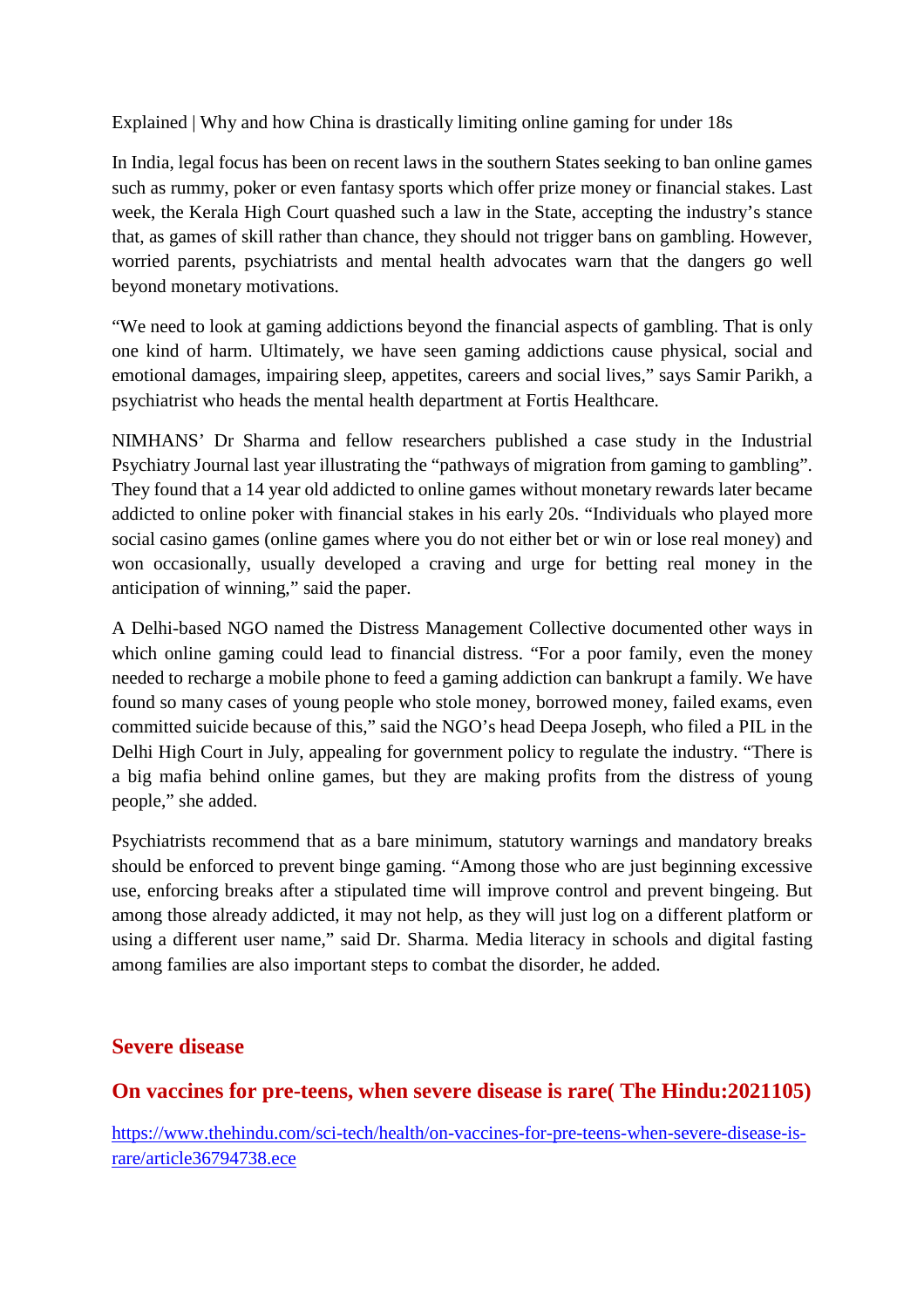Going by past experience, the FDA might greenlight the vaccine for young children in a matter of weeks. The company expects to submit data of children 2–4 years and 6 months to 1 year by the end of the year.

Pfizer has submitted to the FDA Phase 2/3 trial data of mRNA vaccine on children 5–11 years for initial review. A formal submission to request for emergency use authorisation is expected in the coming weeks.

On September 20, Pfizer released details of the trial that showed the vaccine was safe and generated a "robust" antibody response in young children. Going by

## **Molnupiravir, Merck's new drug to treat COVID-19**

# **Explained | Molnupiravir, Merck's new drug to treat COVID-19( The Hindu:2021105)**

https://www.thehindu.com/news/national/explained-molnupiravir-mercks-new-drug-to-treatcovid-19/article36788711.ece

An experimental COVID-19 treatment pill called molnupiravir being developed by Merck & Co. Inc. and Ridgeback Biotherapeutics LP, is seen in this undated handout photo released by Merck & Co. Inc. | Photo Credit: Reuters

Data shows drug halves chances of hospitalisation in patients with mild to moderate disease

Why is there much excitement about molnupiravir, the investigational new drug for COVID-19?

Pharmaceutical major Merck and Ridgeback Biotherapeutics announced via a press release on October 1 the early results from Phase-3 trials that its anti-viral drug molnupiravir halved the chances of hospitalisation in COVID-19 patients with mild or moderate disease.

Placebo trials involve testing a drug on thousands of people, in which some of them get the drug and some — who are in a placebo group — do not. In the placebo arm, 53 patients of 14% were either hospitalised or had died, whereas in the group that got the drug,  $28 -$  or  $7.3\%$  were hospitalised or succumbed to the infection.

After 29 days of monitoring, no deaths were reported in patients who received molnupiravir, as compared to eight deaths in those who received placebo.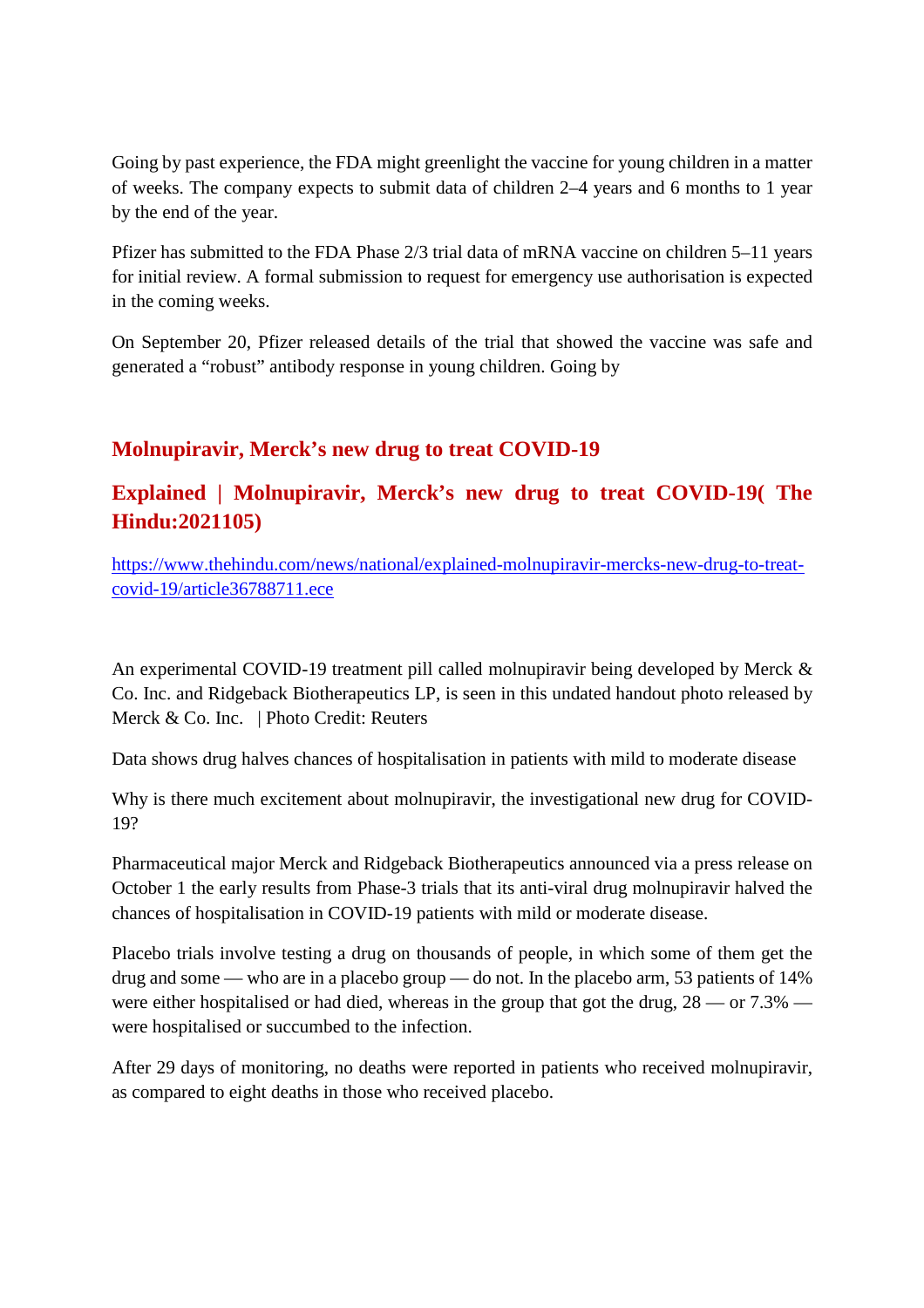Several noted clinicians have said that these are promising results, and what is particularly encouraging is that molnupiravir is a pill, unlike other drugs — with similar efficacy — used in COVID-19 treatment, which needs to be administered intravenously.

Gilead Sciences, the makers of Remdesivir, too have recently reported better data, compared to last year, on the efficacy of their treatment in mild to moderate COVID-19 patients, but it continues to be an intravenous medicine.

Is molnupiravir a breakthrough for COVID-19 treatment?

While the hospitalisation-avoidance rates are reassuring, there is still much that is unknown about molnupiravir. Complete phase-3 trial data is pending, a publication in a peer-reviewed medical journal is awaited that will explain the process of the trial in the degree of detail that will inspire more confidence among practitioners and drug authorities everywhere.

The company will soon be submitting data to the United States Food and Drugs Administration for a review, after which the drug may be approved for emergency use authorisation. So far, it being a drug that can be administered as pills as part of a five-day regimen is its biggest strength.

The drug has so far been tested only in patients with mild-to-moderate COVID-19, had started treatment within five days of testing positive and had at least one risk factor that increased their risk for severe disease. These include obesity, older age (>60 years), diabetes mellitus and heart disease.

Another positive factor is that recruitment for the phase-3 trial, that originally envisaged recruiting 1,500 patients for testing the drug's potency, was halted early by an independent data monitoring committee because the data appeared so encouraging that it would be unethical to delay making the drug more widely available.

About 40% of participants had their genomes sequenced to detect the specific variant they were affiliated by and molnupiravir reportedly demonstrated "consistent efficacy" across viral variants Gamma, Delta and Mu.

Adverse events in molnupiravir and placebo groups were 35% and 40%, respectively and incidence of drug-related adverse events were 12% and 11%, respectively. Fewer subjects discontinued study therapy due to an adverse event in the molnupiravir group (1.3%), compared to the placebo group (3.4%).

How does molnupiravir work?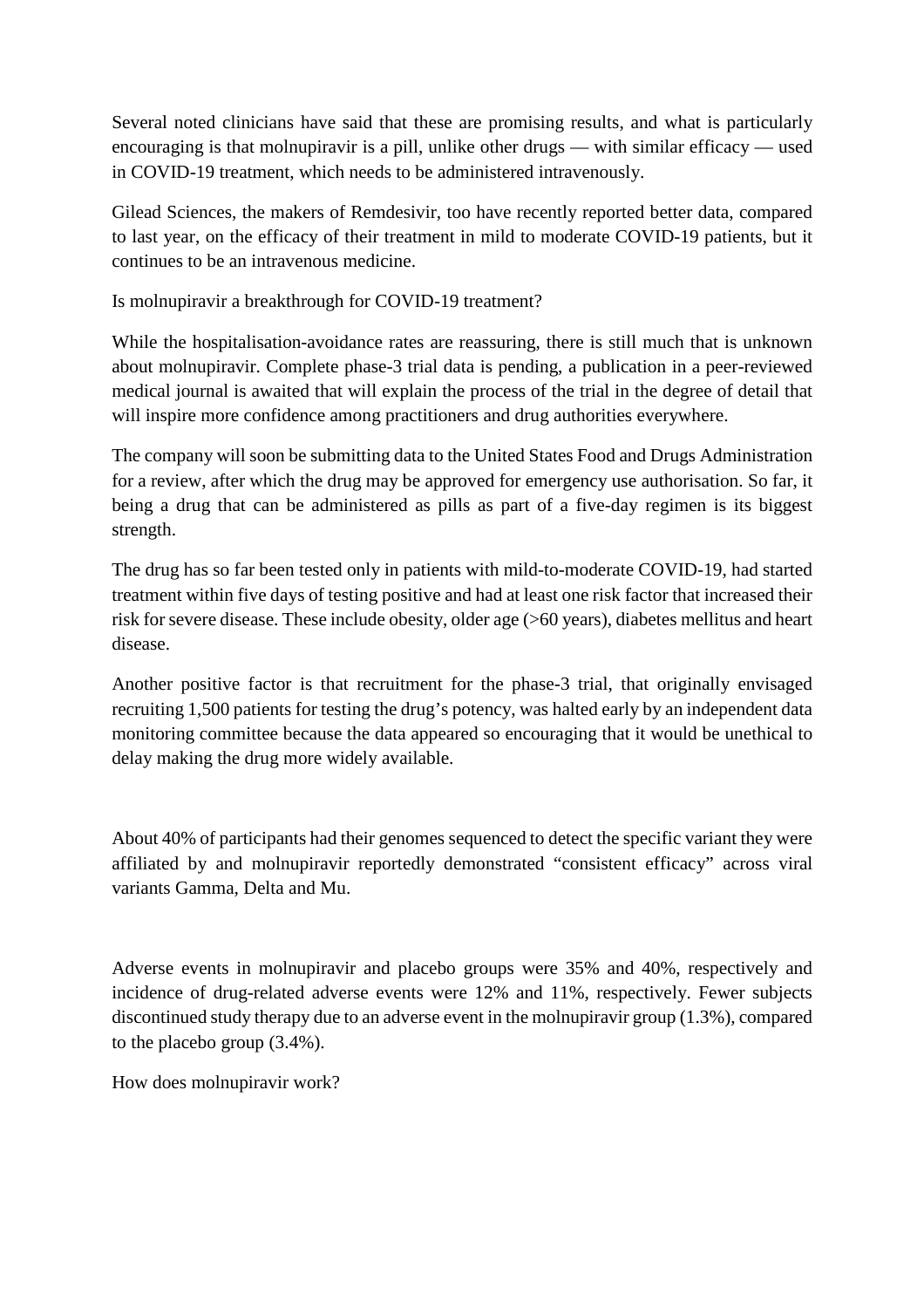The company name for molnupiravir is 'EIDD 2801' the 'E' indicating it was developed at Emory University. Antiviral drugs, and this includes the much-in-demand Remdesivir, work by inhibiting the process by which the virus replicates. In the case of molnupiravir, when tested on cultured cells, it works by altering critical enzymes that are necessary for the virus to begin replicating in the body's host cells.

A key challenge has been that many such antivirals, following a similar mechanism, are not effective as oral pills. However, the Merck pill reportedly appears to have overcome this barrier and adds to its promise as a 'game-changing' pill amid the COVID-19 crisis.

Dean Li, Merck's head of research and development, told medical news website Statnews that the name molnupiravir was also a tangential reference to the weapon of Thor, who is one of the Avengers and a fictional hero of the Marvel Comics Universe. Thor's hammer is called Mjolnir. "This is a hammer against SARS-CoV-2 regardless of the variant," said Li. The suffix '-avir' is a common one used for anti-viral drugs

What are the next steps for the drug?

Presumably on the back of encouraging data from Phase-1 and Phase-2 trials, Merck has reportedly begun production of the drug in large numbers. In its statement, it said it expected to produce 10 million courses of treatment by the end of 2021, with more doses expected to be produced in 2022.

Earlier this year, Merck entered into a procurement agreement with the U.S. government, under which Merck will supply approximately 1.7 million courses of molnupiravir to the U.S. government, upon EUA or approval from the U.S. FDA.

The New York Times reports that a course of treatment for the drug could cost \$700 (₹50,000 approx.). This is cheaper than the monoclonal antibody therapy, which while being more effective, is a more involved treatment and is not as convenient as popping a pill. Though vaccine availability has improved, hundreds continue to die every day — some despite vaccination — and so an effective drug continues to be very much in demand.

Additionally, Merck has entered into supply and purchase agreements for molnupiravir with other governments worldwide, pending regulatory authorisation, and is currently in discussions with other governments. It is also in talks with generic drug manufacturing companies in 100 low and middle companies to accelerate production.

molnupiravir is also being evaluated for whether it can help prevent transmission of virus, or as prophylaxis, in MOVe-AHEAD, a global, multicentre, randomised, double-blind, placebocontrolled Phase-3 study, which is evaluating the efficacy and safety of molnupiravir in preventing the spread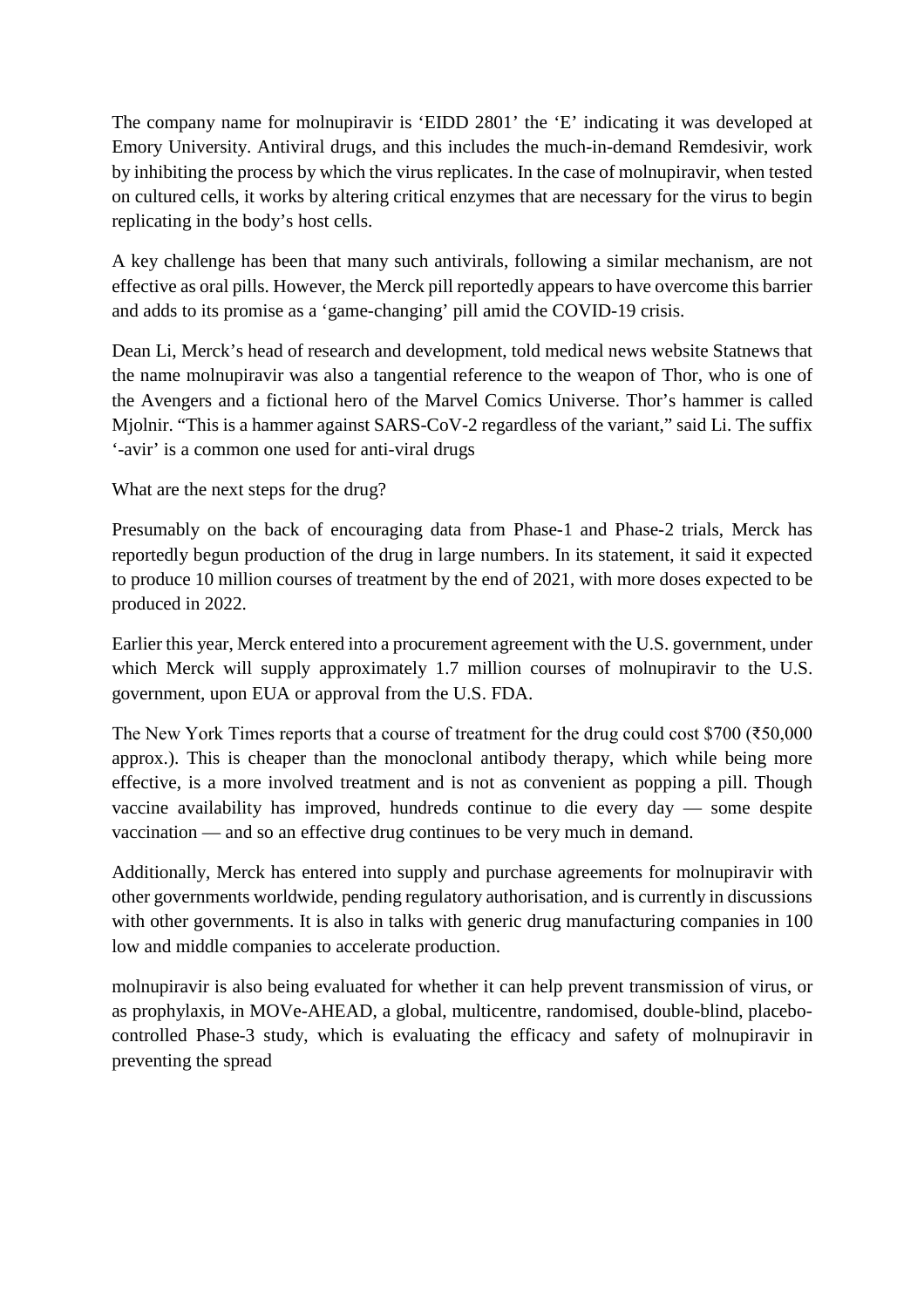#### **BP, cholesterol control**

## **BP, cholesterol control key for Type1 diabetics, says study( The Hindu:2021105)**

https://www.thehindu.com/sci-tech/health/bp-cholesterol-control-key-for-type1-diabeticssays-study/article36783272.ece

India is home to more than 95,000 children with Type 1 diabetes | Photo Credit: Getty Images

Clinical parameters play key role with blood sugar control in long term survival, says first pan-India study

Good control of not only blood sugar, but also blood pressure and cholesterol is essential for survival and a good quality of life among Type 1 diabetics (T1D), according to a pan India study of long-term survivors with the condition.

A first-of-its kind report of long term survivors of T1D from India, a multi-centric study was published in the peer-reviewed journal Diabetes Technology and Therapeutics. Comparing survivors for over 40 years with people who did not survive up to 40 years, the researchers found that "survivors had better glycemic and blood pressure control, more favourable lipid profiles and lower prevalence of complications compared to non-survivors."

However, they added that "there could be other protective factors as well, which merit further studies". The survivors also had better height and weight parameters compared to the other group.

Individuals with T1D have increased morbidity and excess premature mortality compared to those without diabetes and their life expectancy is reduced by an estimated 15-20 years, even with the life-saving insulin to their assistance. However, long-term survival with T1D is possible and 40% of European individuals with T1D are reported to survive for more than 40 years with life expectancy now extending almost up to 70 years, the paper added. In fact, two patients in the study have lived over 70 years with T1D, said V. Mohan, of Dr. Mohan's Diabetes Specialties Centre (DMDSC), and lead author.

A total of 127 participants with T1D were included in the study which comprised of 76 survivors of over 40 years duration and 51 non-survivors. Of the 76 survivors, 59 were from DMDSC, the coordinating centre in Chennai, and 17 from other participating centres (5 from the Madras Medical College, Chennai; 5 from Ahmedabad, 3 from Delhi, 2 from Kolkata and 1 each from Mumbai and Nagpur). Among the 76 T1D survivors, 58 individuals had survived 40-49 years with diabetes, 12 individuals 50-59 years and 6 individuals, over 60 years with diabetes.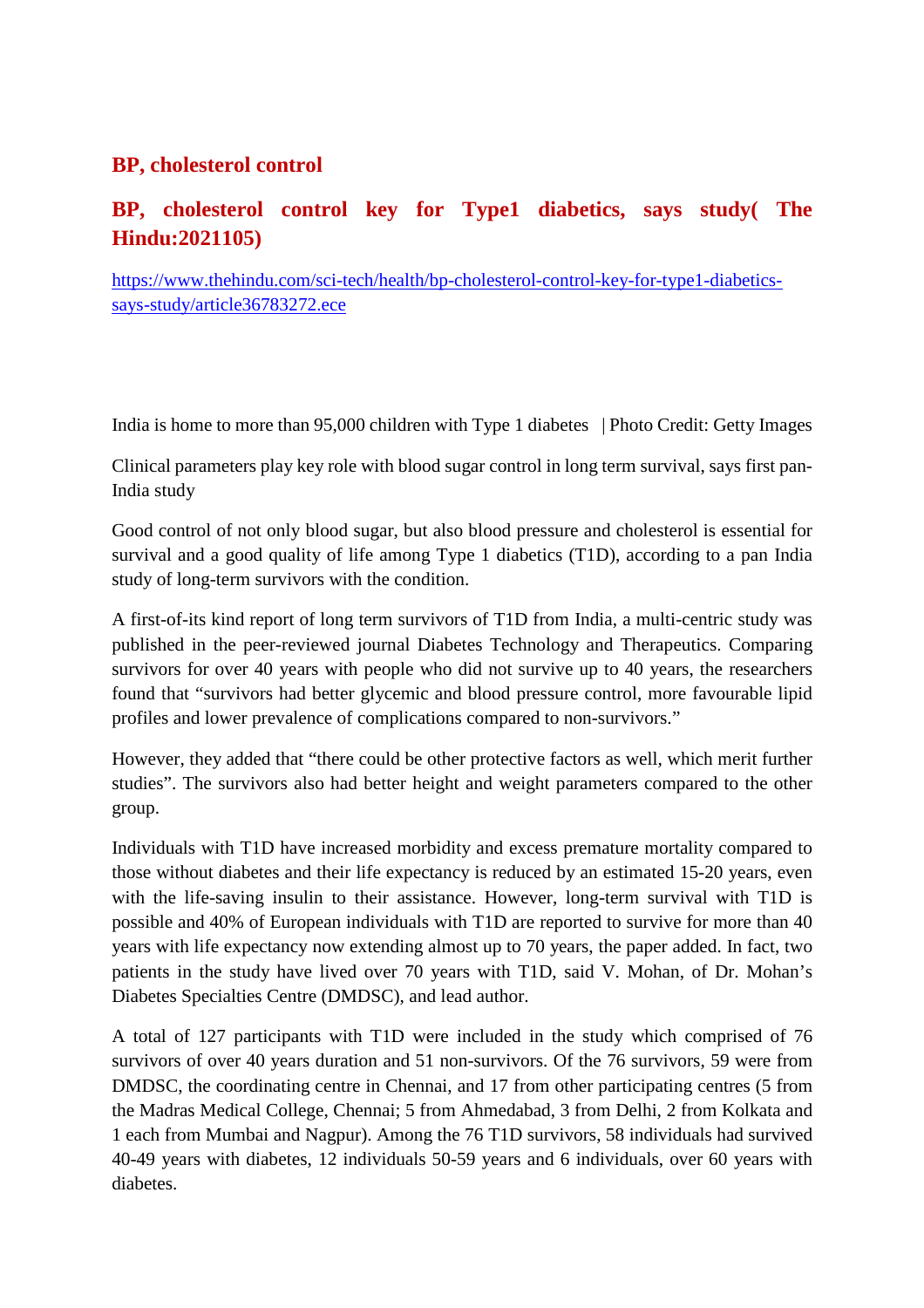India is home to more than 95,000 children with T1D, reported to be the highest in the world, according to the 9th International Diabetes Federation Atlas, the study points out, but most reports on long term survival were from the U.S. and Europe and none from India. Given that life expectancy in India is in general lower, the subject definitely needs attention, the authors argued.

While the study showed a significant differentiation in blood glucose, blood pressure and cholesterol levels determining better survival and quality of life, Dr. Mohan said it was interesting that many of the long term survivors in the study were not prescribed intensive insulin therapy in the first 10 years or so after diagnosis, and they still seemed to be protected from complications. This definitely calls for more studies, he added.

## **Hypertension**

## **Hypertension higher among educated, urban residents: Study( The Hindu:2021105) H**

https://www.thehindu.com/news/cities/bangalore/hypertension-higher-among-educatedurban-residents-study/article36770114.ec

The study found that prevalence of hypertension increased with age, and this was higher for females (43.7%) than for males (39.6%). | Photo Credit: Getty Images

About 29.9% of participants in study had uncontrolled hypertension

With hypertension a major risk factor for cardiovascular diseases, a study revealed that approximately 42% of adults aged 45 years and above, and their spouses had hypertension, and prevalence was found to be higher among richer, more educated individuals residing in urban areas across India.

Research conducted by experts of International Institute for Population Sciences, Mumbai, and others, published in 'PLOS Medicine' on August 24, 2021, estimated that 29.9% of the people who particiapated in the study had uncontrolled hypertension, and the prevalence was higher among richer and better educated groups.

"Awareness, treatment, and control (ATC) of hypertension in adults aged 45 years and above, and their spouses in India: A nationally representative cross-sectional study" noted that richer individuals with higher monthly per capita consumption expenditure (MPCE) were more likely